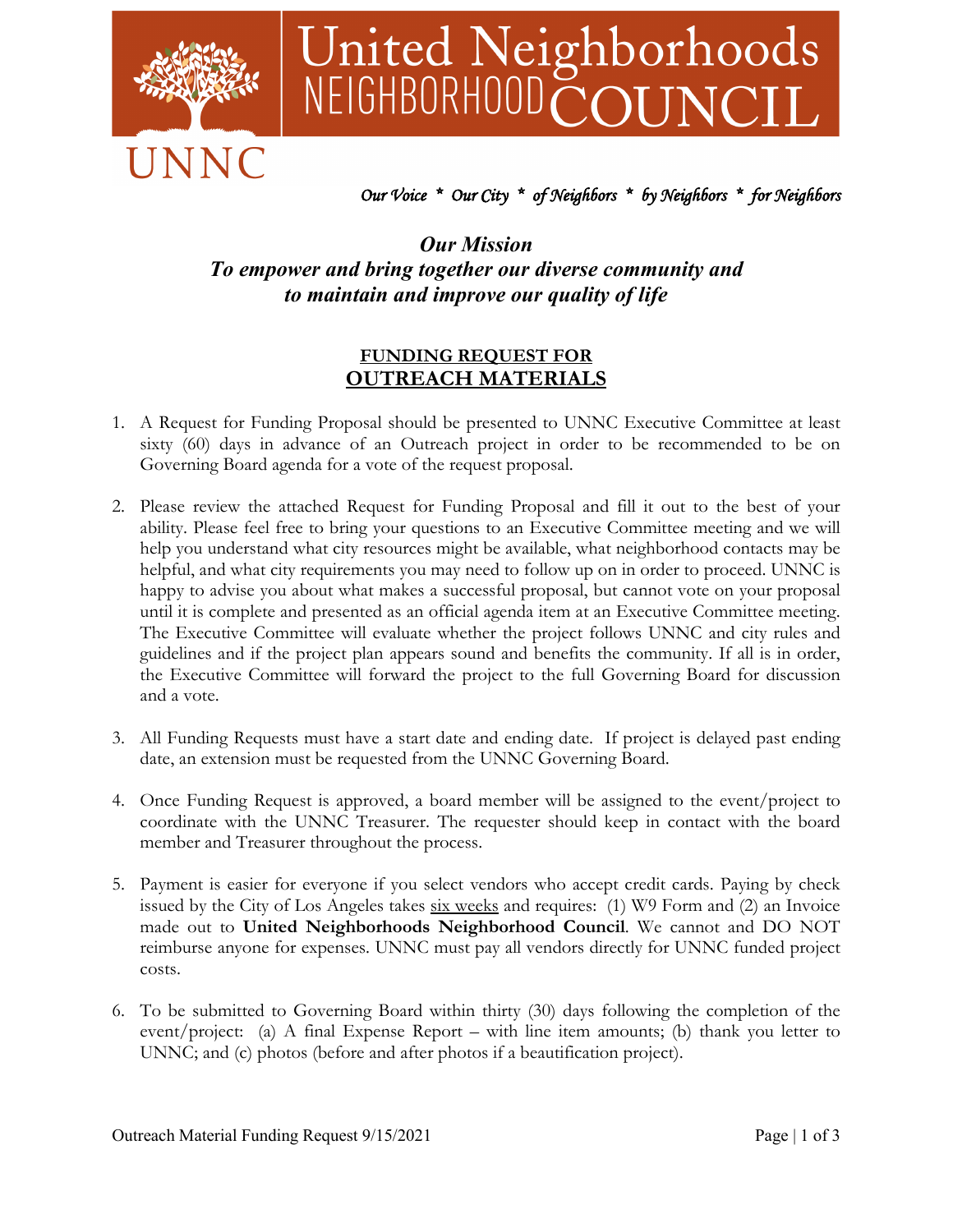# FUNDING REQUEST FOR OUTREACH MATERIALS

| TO:              | <b>UNNC</b> |
|------------------|-------------|
| DATE:            |             |
| PRESENTER(S):    |             |
| Email and phone: |             |

UNNC welcomes requests for signage used to announce meetings, neighborhood identification, and for other neighborhood outreach and education materials. UNNC requires an acknowledgement of UNNC and advance approval over the size, design and placement of the UNNC logo on any materials. Typical items that can be funded include, for example:

- Design Fees
- Signage and Banner Production
- Flyers Printing
- Refrigerator Magnets Production
- Postcards Printing
- Doorhanger Printing
- Advertisement Fees
- Distribution costs (mailing house, postage, or other delivery service)

UNNC also encourages proposals for neighborhood improvement projects (please ask us for the application form *UNNC Funding Request for Neighborhood Improvement Projects*).

- 1. Please list the primary Neighborhood Group sponsoring this outreach:
- 2. Please provide a draft of all text that is proposed for each item you are proposing, or attach concept layouts to this proposal.